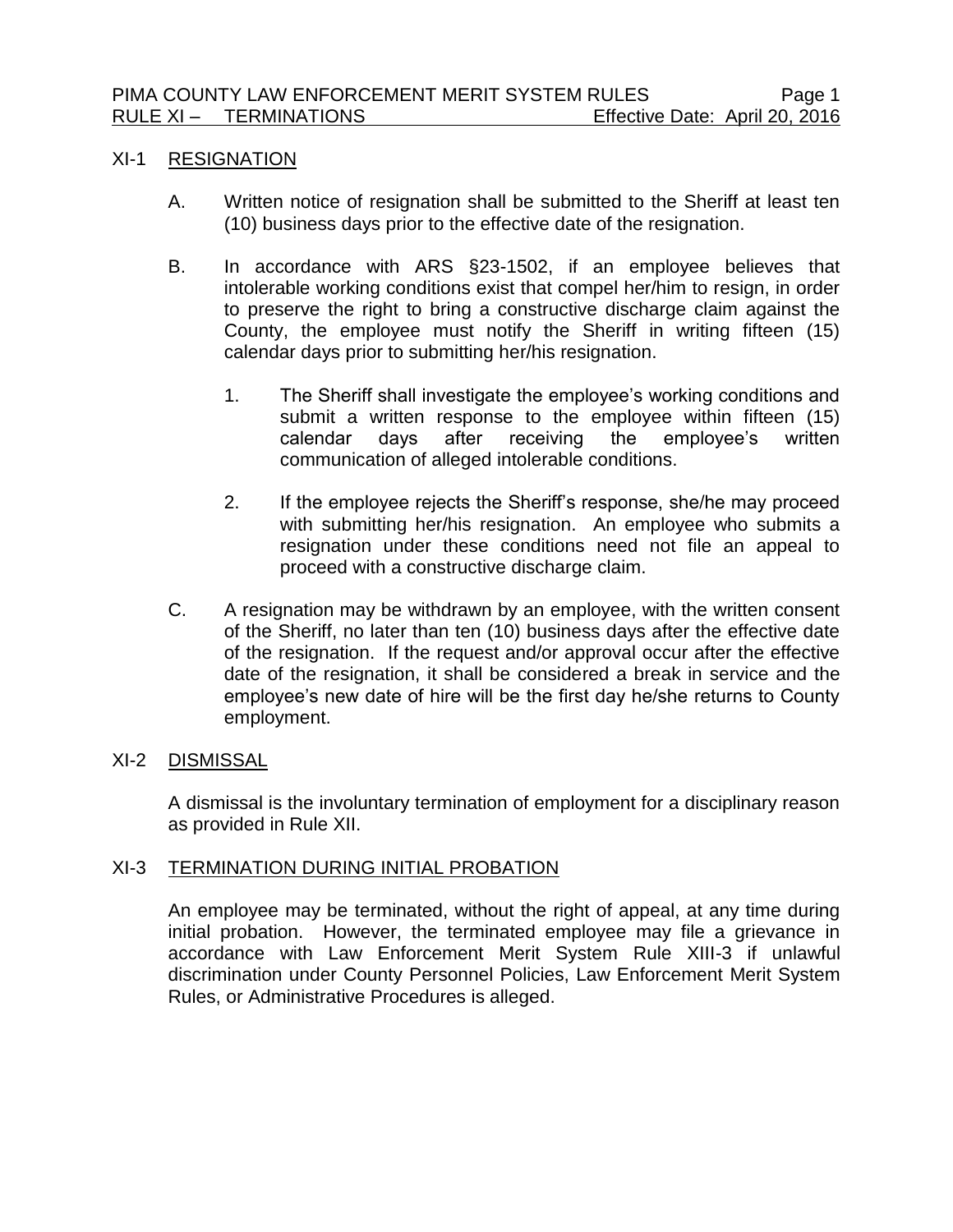# XI-4 LAYOFF

Layoff shall not be used in lieu of discipline.

- A. The Sheriff may lay off an employee covered by these Rules for inability to perform the essential functions of the employee's position with or without reasonable accommodation, or whenever it is necessary by reason of economy, lack of work, insufficient appropriations, change in departmental organization, or abolition of a position. The selection of the classification to be affected shall be made by the Sheriff.
- B. No employee with permanent status is to be separated by layoff while there are temporary, seasonal, emergency or initial probationary employees serving in the same classification for which such permanent status employee is qualified and available for reassignment.
- C. No permanent-status Deputy Sheriff shall be laid off while there are initial probationary Deputy Sheriffs.

## XI-5 ORDER OF LAYOFF

- A. All permanent-status employees in any level of the classification of Deputy Sheriff shall have the order of layoff based upon full-time equivalent continuous service in any level of the classification of Deputy Sheriff. Employees shall be laid off in inverse order of seniority (the least senior Deputy Sheriff to be laid off first). For all purposes in this Rule, in the event of a tie in seniority, the following factors shall be considered by the Sheriff in this order until the tie is broken in determining seniority:
	- 1. Previous full time equivalent continuous service with Pima County Sheriff's Department.
	- 2. Previous continuous service with Pima County.
	- 3. Active Reserve Officer Status.
	- 4. Previous law enforcement experience/education in accordance with County policy.
- B. All permanent-status employees in classifications above the rank of Deputy Sheriff shall have the order of layoff determined by the Sheriff based on equitable consideration of factors such as performance appraisals, work record, conduct and seniority. Such employees may elect to exercise bump rights in lieu of layoff, or may elect pre-layoff reappointment in lieu of layoff.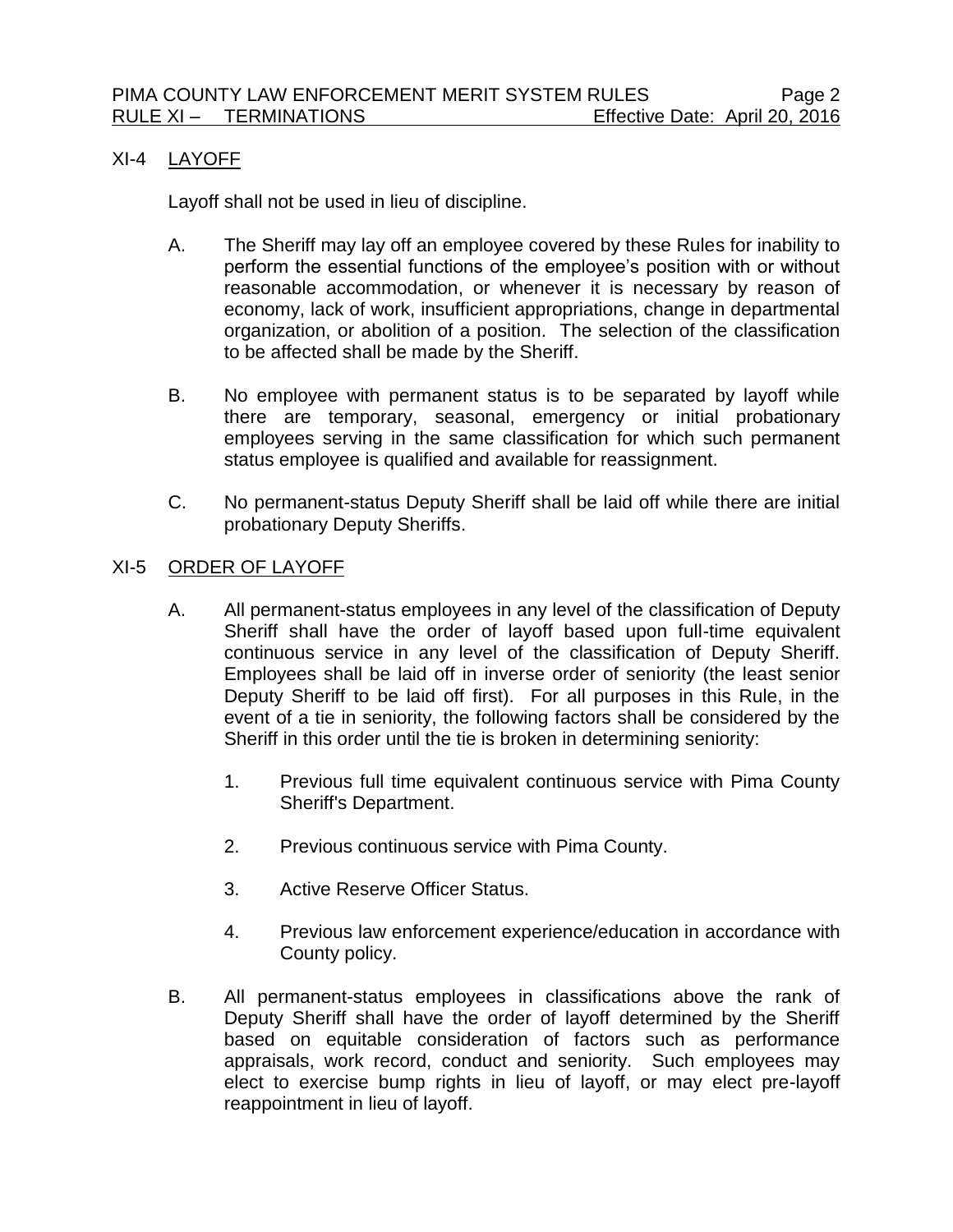### XI-6 LAYOFF NOTIFICATION PROCEDURE

- A. The official Notice of Layoff shall specify the effective date of the layoff and shall be hand delivered, or sent certified with return receipt and first class mail, by the Sheriff, with a copy sent to Human Resources.
- B. The official Notice of Layoff shall be given with as much advance notice as possible, but in no case less than ten (10) business days prior to the effective date of the layoff.

## XI-7 BUMP RIGHTS

- A. If an employee elects to exercise bump rights, he or she shall bump the employee in the next lower classification who has the least amount of seniority in the lower classification. Each employee who is bumped shall be laid off and shall have the same rights as a laid off employee.
- B. When an employee bumps into a lower classification, the employee's time served in the higher classification shall be added to the employee's previous time in the classification into which the employee bumps for the purposes of determining the employee's seniority in that classification.
- C. The salary of an employee who bumps into a lower classification shall be the lesser of:
	- 1. The employee's salary prior to bumping, or;
	- 2. The salary of the highest step in the classification into which the employee bumps.
- D. In the event of a tie in seniority for purposes of bump rights, the following factors shall be considered in this order until the tie is broken:
	- 1. Previous full time equivalent continuous service with Pima County Sheriff's Department.
	- 2. Previous continuous service with Pima County.
	- 3. Active Reserve Officer Status.
	- 4. Previous law enforcement experience/education in accordance with County policy.
- E. Employees who elect to bump to a lower classification shall be offered the former higher classification when an opening becomes available, prior to any other offer, including recall.